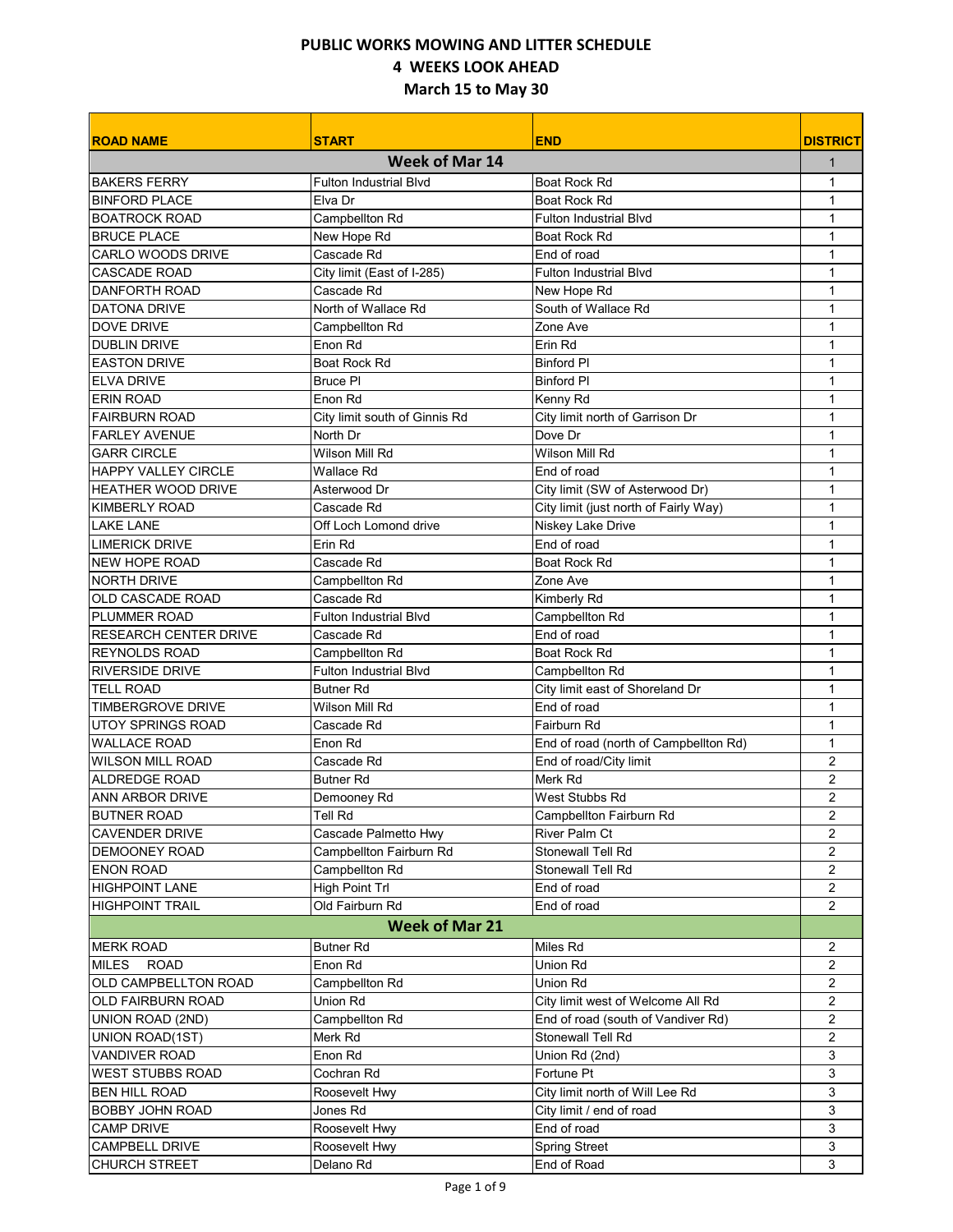| <b>ROAD NAME</b>            | <b>START</b>                         | <b>END</b>                                            | <b>DISTRICT</b> |
|-----------------------------|--------------------------------------|-------------------------------------------------------|-----------------|
| <b>DELANO ROAD</b>          | Roosevelt Hwy                        | End of road                                           | 3               |
| <b>DIANN DRIVE</b>          | <b>Greentree Trl</b>                 | Pullen Ln                                             | 3               |
| ETHAN ALLEN DRIVE           | Green Mountain Trl                   | End of road                                           | 3               |
| <b>GREEN MOUNTAIN TRAIL</b> | Spring Valley Rd                     | End of Road                                           | 3               |
| <b>GREENTREE COURT</b>      | <b>Greentree Trl</b>                 | End of road                                           | 3               |
| <b>GREENTREE LANE</b>       | Greentree Trl                        | End of road                                           | 3               |
| <b>GREENTREE TRAIL</b>      | Old Fairburn Rd                      | End of road (past Diann Ct)                           | 3               |
| <b>HALCYON DRIVE</b>        | Thames Rd                            | Herron Trl                                            | 3               |
| <b>HATCHCOCK ROAD</b>       | Washington Rd                        | City limit (east of Yates Rd)                         | 3               |
| <b>HUNTER ROAD</b>          | Roosevelt Hwy                        | City limit (south of Mason Rd)                        | 3               |
| <b>JAILETTE ROAD</b>        | Welcome All Rd                       | Scarborough Rd                                        | 3               |
| <b>JANICE DRIVE</b>         | Roosevelt Hwy                        | City limit (south of Kent Rd)                         | 3               |
| <b>KENT ROAD</b>            | Roosevelt Hwy                        | Janice Dr                                             | 3               |
| <b>LEE PLACE</b>            | Campbell Dr                          | Ben Hill Rd                                           | 3               |
| <b>MILLER STREET ROAD</b>   | Roosevelt Hwy                        | Spring St                                             | 3               |
| <b>ORCHARD DRIVE</b>        | Roosevelt Hwy                        | End of road                                           | 3               |
| PITTMAN ROAD                | Stonewall Tell Rd                    | <b>Butner Rd</b>                                      | 3               |
| <b>REEVES STREET</b>        | Delano Rd                            | <b>Bailey St</b>                                      | 3               |
| <b>ROBIN LANE</b>           | Diann Dr                             | End of road                                           | 3               |
| <b>SCARBOROUGH ROAD</b>     | Jailette Rd                          | City limit SW of Brookwood PI                         | 3               |
| <b>SHRERBROOK DRIVE</b>     | Pontevedra PI                        | End of Road                                           | 3               |
| <b>SPRING STREET</b>        | Washington Rd                        | Campbell Dr                                           | 3               |
| SPRING VALLEY PARKWAY       | Spring Valley Blvd                   | Ethan Allen Dr                                        | 3               |
| <b>STONEWALL TELL ROAD</b>  | Campbellton Rd                       | Roosevelt Hwy                                         | 3               |
| <b>THAMES ROAD</b>          | <b>Butner Rd</b>                     | Union Rd                                              | 3               |
| <b>THAXTON ROAD</b>         | <b>Butner Rd</b>                     | Jailette Rd                                           | 3               |
| <b>TORTOSA PLACE</b>        | Pontevedra PI                        | End of road                                           | 3               |
|                             | <b>Week of Mar 28</b>                |                                                       |                 |
| <b>WASHINGTON ROAD</b>      | Roosevelt Hwy                        | City limit just south of N Commerce Dr                | 3               |
| <b>WELCOME ALL ROAD</b>     | Roosevelt Hwy                        | City limit north of Jailette Rd                       | 3               |
| <b>WHITE CITY ROAD</b>      | Roosevelt Hwy                        | City limit south of Janice Dr                         | 3               |
| WILL LEE ROAD               | Welcome All Rd                       | Ben Hill Rd                                           | 4               |
| <b>WOLF CREEK CIRCLE</b>    | <b>Thaxton Rd</b>                    | Wolf Creek Dr                                         | 4               |
| YATES ROAD                  | Roosevelt Hwy                        | City limit north of Catalina Cir                      | 4               |
| <b>BETHLEHEM ROAD</b>       | Campbellton Fairburn Rd              | Cedar Grove Rd                                        | 4               |
| <b>BISHOP ROAD</b>          | <b>Rivertown Rd</b>                  | <b>McLarin Rd</b>                                     | 4               |
| CASCADE PALMETTO HIGHWAY    | Campbellton Rd                       | City limit / south of Ono Rd                          | 4               |
| CEDAR GROVE ROAD            | Rivertown Rd                         | City limit / east of Cochran Mill Rd                  | 4               |
| CHATTERON ROAD              | Koweta Rd                            | City limit / NE of Robin Cir                          | 4               |
| <b>CLARK ROAD</b>           | Bethlehem Rd                         | Ridge Rd                                              | 4               |
| COCHRAN MILL ROAD           | City limit / south of Cedar Grove Rd | City limit / north of Woodruff Rd                     | 4               |
| <b>COCHRAN ROAD</b>         | Cascade Palmetto Hwy                 | City limit / north of Campbellton Fairburn Rd         | 4               |
| CREEKWOOD ROAD              | Bohannon Rd (850 ft SW)              | City limit / north of Borum Springs Rd                | 4               |
| <b>DERRICK ROAD</b>         | Koweta Rd                            | Pittman Rd                                            | 4               |
| <b>DODSON ROAD</b>          | Koweta Rd                            | City limit south of Eldon Dr                          | 4               |
| <b>EAST STUBBS ROAD</b>     | Demooney Rd                          | Stonewall Tell Rd                                     | 4               |
| <b>GULLATT ROAD</b>         | Roosevelt Hwy                        | City limit (north of Cleckler Rd)                     | 4               |
| <b>HALL ROAD</b>            | Ridge Rd                             | Campbellton Fairburn Rd                               | 4               |
| <b>HERNDON ROAD</b>         | Hobgood Rd                           | City limit (north of Mahogany Dr)                     | 4               |
| <b>HOBGOOD ROAD</b>         | Roosevelt Hwy                        | Rivertown Rd                                          | 4               |
| JOHNS RIVER ROAD            | Roosevelt Hwy                        | Rivertown Rd                                          | 4               |
| <b>JONES ROAD</b>           | Stonewall Tell Rd                    |                                                       | 4               |
| KOWETA ROAD                 | Campbellton Fairburn Rd              | City limit (NE of Cedar Grove Rd)<br>Jolly Ln         | 4               |
| McCLURE ROAD                | Cedar Grove Rd                       | City limit                                            |                 |
| <b>MCLARIN ROAD</b>         | City limit (south of Bishop Road)    |                                                       | 4               |
| ONO ROAD                    | Cascade Palmetto Hwy                 | City limit (across from John Rivers Rd)<br>Hobgood Rd | 4<br>4          |
|                             |                                      |                                                       |                 |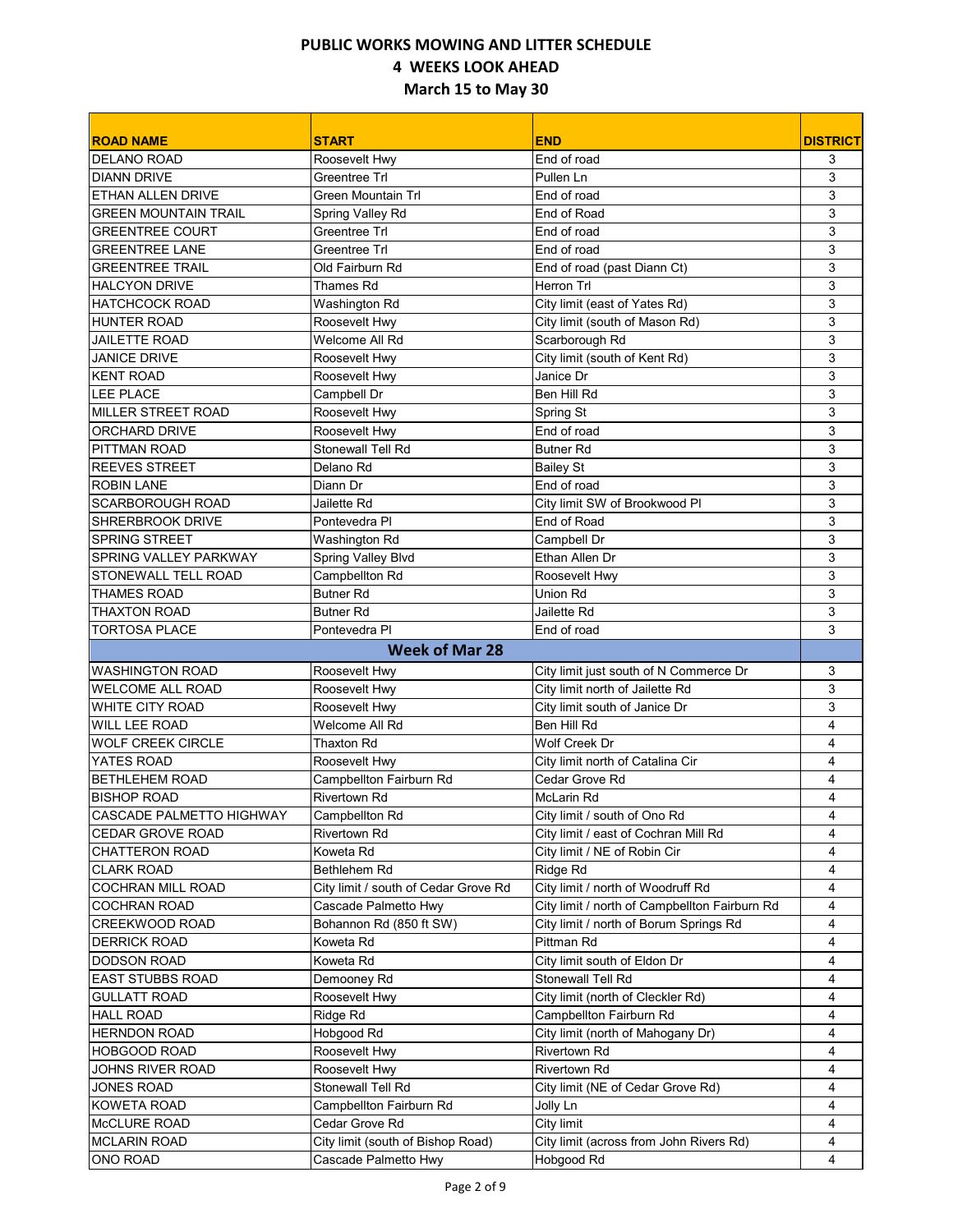| <b>ROAD NAME</b>           | <b>START</b>                        | <b>END</b>                             | <b>DISTRICT</b> |
|----------------------------|-------------------------------------|----------------------------------------|-----------------|
| <b>RIDGE ROAD</b>          | Cascade Palmetto Hwy                | Campbellton Fairburn Rd                | 4               |
| <b>RIVERTOWN ROAD</b>      | City limit west of Porter Terry Rd  | City limit at Vogue Cir                | 4               |
| <b>SHORT ROAD</b>          | Cedar Grove Rd                      | <b>Rivertown Rd</b>                    | 5               |
| WHITE MILL ROAD            | <b>Rivertown Rd</b>                 | Campbellton Fairburn Rd                | 5               |
| <b>WILKERSON MILL ROAD</b> | Cascade Palmetto Hwy                | City limit NW of Roosevelt Hwy         | 5               |
| <b>BLUE BONNET CIRCLE</b>  | Old Bill Cook Rd                    | End of road                            | 5               |
| <b>BUFFINGTON ROAD</b>     | Thames Rd                           | <b>Flat Shoals Rd</b>                  | 5               |
| <b>BURDETT ROAD</b>        | Old National Hwy (400 ft East)      | Burdett Way (350 ft West to end)       | 5               |
| <b>CREEKVIEW CIRCLE</b>    | Morning Creek Cir                   | Clearwater Dr / end of road            | 5               |
| <b>DEERFIELD TRAIL</b>     | <b>Westford Cir</b>                 | South of East Hampton Ct               | 5               |
| EL CAUDILLO CT             | <b>Flat Shoals Rd</b>               | End of road                            | 5               |
| <b>FELDWOD ROAD</b>        | Roosevelt Hwy                       | Flat Shoals Rd                         | 5               |
|                            | <b>Week of Apr 4</b>                |                                        |                 |
| <b>JEROME ROAD</b>         | Old National Hwy                    | End of road                            | 5               |
| <b>MALLORY ROAD</b>        | Roosevelt Hwy                       | Flat Shoals Rd                         | 5               |
| <b>OGLESBY ROAD</b>        | Feldwood Rd                         | <b>Bush Rd</b>                         | 5               |
| OLD BILL COOK ROAD         | Old National Hwy                    | <b>Buffington Rd</b>                   | 5               |
| <b>OLD CARRIAGE DRIVE</b>  | Carriage Ln                         | Falling Water Pt                       | 5               |
| PEBBLE BEACH DRIVE         | Feldwood Rd                         | <b>Tate Rd</b>                         | 5               |
| ROYAL SOUTH PARKWAY        | Feldwood Rd                         | City limit SW of Buffington Rd         | 5               |
| <b>SPURGEON ROAD</b>       | Mallory Rd                          | End of road                            | 6               |
| <b>STACKS ROAD</b>         | Feldwood Rd                         | City limit just south of CSX RR        | 6               |
| <b>SULLIVAN ROAD</b>       | City limit east of South Lake Rd    | City limit south of White City Rd      | 6               |
| <b>WESTBROOK ROAD</b>      | City limits north of Evans Dr       | End of road                            | 6               |
| <b>CAMP VALLEY ROAD</b>    | Campfire Dr (Clayton County line)   | Bethsaida Rd                           | 6               |
| <b>CAROBET TERRACE</b>     | Old National Hwy                    | End of road                            | 6               |
| <b>CREEL ROAD</b>          | Bethsaida Rd                        | Old National Hwy                       | 6               |
| <b>DODD ROAD</b>           | Camp Valley Rd                      | End of road                            | 6               |
| <b>FLAT SHOALS ROAD</b>    | Oakley Rd                           | Clayton County line                    | 6               |
| <b>HILLSIDE ROAD</b>       | Old National Hwy                    | Camp Valley Rd                         | 6               |
| KIMBERLY MILL ROAD         | Creel Rd                            | <b>Beaver Creek Trl</b>                | 6               |
| <b>MORRIS ROAD</b>         | Old National Hwy                    | End of road                            | 6               |
| <b>SCOFIELD ROAD</b>       | Surrey Trl                          | Godby Rd                               | $\overline{7}$  |
| <b>SHERIFF ROAD</b>        | Old National Hwy                    | End of road                            | 7               |
| <b>WEXFORD DRIVE</b>       | Old National Hwy                    | Knighton Dr                            | $\overline{7}$  |
| <b>WOODWARD ROAD</b>       | Old National Hwy                    | End of road                            | $\overline{7}$  |
| <b>BETHSAIDA ROAD</b>      | Clayton County line                 | <b>Hwy 138</b>                         | 7               |
| <b>CONNELL ROAD</b>        | Flat Shoals Rd (Dacite Ct)          | White Tail Ln (185 ft south)           | $\overline{7}$  |
| <b>DEERUN TRAIL</b>        | Connell Rd                          | End of road                            | 7               |
| <b>ELGIN STREET</b>        | Lees Mill Rd                        | Spence Rd                              | 7               |
| <b>FAYETTEVILLE ROAD</b>   | City limit west of Trotters Farm Rd | Forest Ave (Fayette County line)       | 7               |
| <b>GOODSON ROAD</b>        | Fayetteville Rd                     | City limit (south of Castle Lake Pkwy) | 7               |
| <b>GORDON STREET</b>       | Fayetteville Rd                     | Lees Mill Rd                           | 7               |
| <b>GRAHAM ROAD</b>         | Graham Dr                           | City limit (south of Brumbley Ct)      | 7               |
| <b>HANIA DRIVE</b>         | Bethsaida Rd                        | Hassana Ln                             | 7               |
| <b>KEELS LANE</b>          | Deerrun Trl                         | Commonwood PI                          | 7               |
| LEES MILL ROAD             | Gordon St                           | City limit (south of Milam Rd)         | $\overline{7}$  |
| <b>LESTER ROAD</b>         | City limit (south of Jonesboro Rd)  | Newton Dr                              | $\overline{7}$  |
| <b>MILAM ROAD</b>          | Lees Mill Rd                        | City limit (east of Mayfern Dr)        | $\overline{7}$  |
| OAKLEY INDUSTRIAL BLVD.    | City limit (south of Jonesboro Rd)  | City limit (east of Ella Ln)           | 7               |
| OAKLEY ROAD                | City limit (south of Jonesboro Rd)  | Red Hawk Run                           | 7               |
| OLD JONESBORO ROAD         | Jonesboro Rd                        | County line                            | $\overline{7}$  |
| PETERS ROAD                | Jonesboro Rd                        | County line                            | 7               |
| <b>WEST ROAD</b>           | Old National Hwy                    | Bethsaida Rd                           | $\overline{7}$  |
|                            | Week of Apr 11                      |                                        | $\mathbf{1}$    |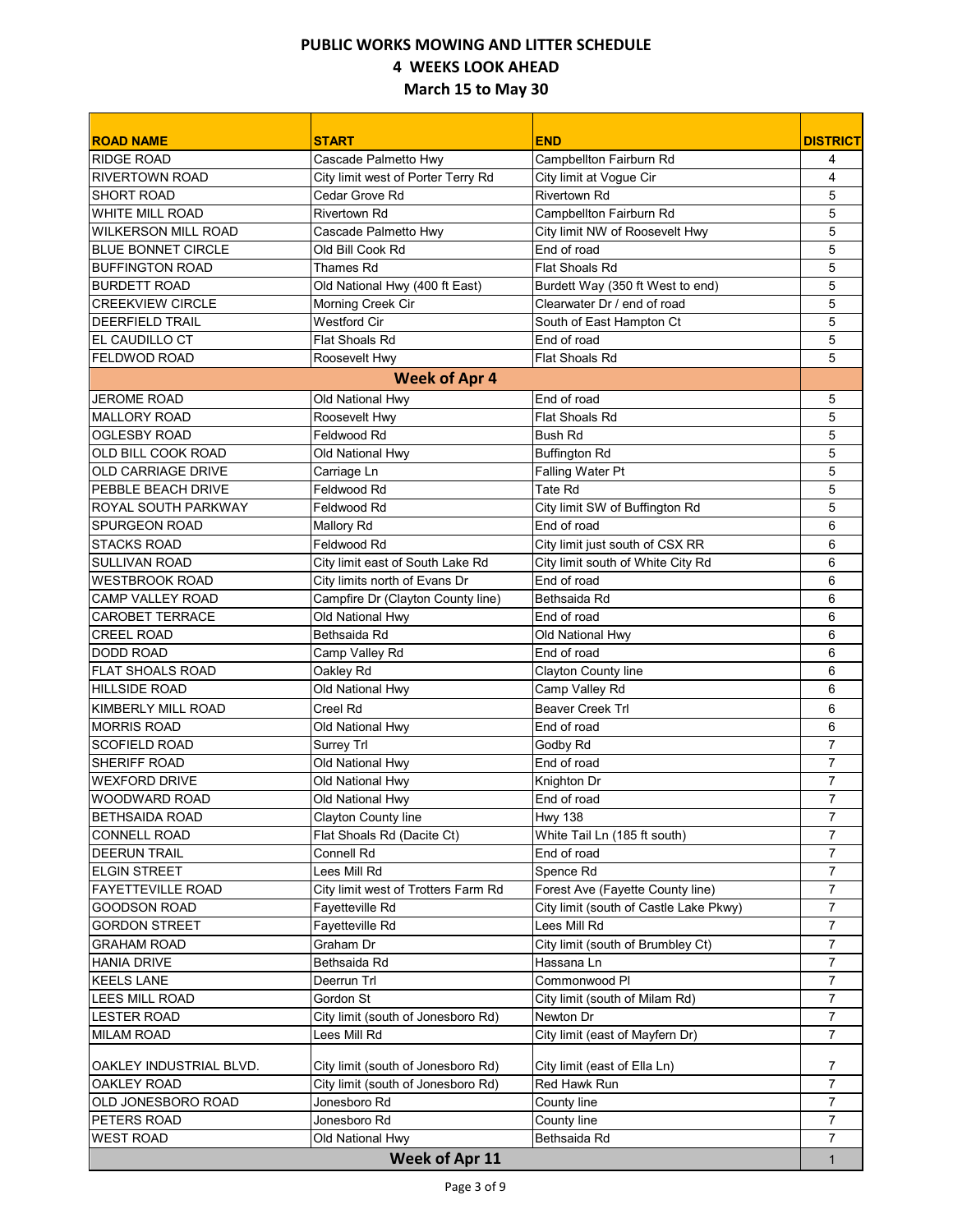| <b>ROAD NAME</b>             | <b>START</b>                  | <b>END</b>                            | <b>DISTRICT</b>         |
|------------------------------|-------------------------------|---------------------------------------|-------------------------|
| <b>BAKERS FERRY</b>          | <b>Fulton Industrial Blvd</b> | Boat Rock Rd                          | 1                       |
| <b>BINFORD PLACE</b>         | Elva Dr                       | Boat Rock Rd                          | 1                       |
| <b>BOATROCK ROAD</b>         | Campbellton Rd                | <b>Fulton Industrial Blvd</b>         | 1                       |
| <b>BRUCE PLACE</b>           | New Hope Rd                   | Boat Rock Rd                          | $\mathbf{1}$            |
| <b>CARLO WOODS DRIVE</b>     | Cascade Rd                    | End of road                           | $\mathbf{1}$            |
| <b>CASCADE ROAD</b>          | City limit (East of I-285)    | <b>Fulton Industrial Blvd</b>         | 1                       |
| DANFORTH ROAD                | Cascade Rd                    | New Hope Rd                           | 1                       |
| <b>DATONA DRIVE</b>          | North of Wallace Rd           | South of Wallace Rd                   | 1                       |
| <b>DOVE DRIVE</b>            | Campbellton Rd                | Zone Ave                              | 1                       |
| <b>DUBLIN DRIVE</b>          | Enon Rd                       | Erin Rd                               | $\mathbf 1$             |
| <b>EASTON DRIVE</b>          | Boat Rock Rd                  | <b>Binford PI</b>                     | $\mathbf{1}$            |
| <b>ELVA DRIVE</b>            | <b>Bruce PI</b>               | <b>Binford PI</b>                     | 1                       |
| <b>ERIN ROAD</b>             | Enon Rd                       | Kenny Rd                              | 1                       |
| <b>FAIRBURN ROAD</b>         | City limit south of Ginnis Rd | City limit north of Garrison Dr       | 1                       |
| <b>FARLEY AVENUE</b>         | North Dr                      | Dove Dr                               | 1                       |
| <b>GARR CIRCLE</b>           | Wilson Mill Rd                | Wilson Mill Rd                        | 1                       |
| <b>HAPPY VALLEY CIRCLE</b>   | Wallace Rd                    | End of road                           | 1                       |
| <b>HEATHER WOOD DRIVE</b>    | Asterwood Dr                  | City limit (SW of Asterwood Dr)       | 1                       |
| <b>KIMBERLY ROAD</b>         | Cascade Rd                    | City limit (just north of Fairly Way) | $\mathbf{1}$            |
| <b>LAKE LANE</b>             | Off Loch Lomond drive         | Niskey Lake Drive                     | 1                       |
| <b>LIMERICK DRIVE</b>        | Erin Rd                       | End of road                           | 1                       |
| NEW HOPE ROAD                | Cascade Rd                    | Boat Rock Rd                          | $\mathbf{1}$            |
| <b>NORTH DRIVE</b>           | Campbellton Rd                | Zone Ave                              | $\mathbf{1}$            |
| OLD CASCADE ROAD             | Cascade Rd                    | Kimberly Rd                           | $\mathbf{1}$            |
| PLUMMER ROAD                 | <b>Fulton Industrial Blvd</b> | Campbellton Rd                        | 1                       |
| <b>RESEARCH CENTER DRIVE</b> | Cascade Rd                    | End of road                           | $\mathbf{1}$            |
| <b>REYNOLDS ROAD</b>         | Campbellton Rd                | Boat Rock Rd                          | $\mathbf{1}$            |
| <b>RIVERSIDE DRIVE</b>       | <b>Fulton Industrial Blvd</b> | Campbellton Rd                        | $\mathbf{1}$            |
| <b>TELL ROAD</b>             | <b>Butner Rd</b>              | City limit east of Shoreland Dr       | $\mathbf{1}$            |
| <b>TIMBERGROVE DRIVE</b>     | Wilson Mill Rd                | End of road                           | $\mathbf{1}$            |
| <b>UTOY SPRINGS ROAD</b>     | Cascade Rd                    | Fairburn Rd                           | 1                       |
| <b>WALLACE ROAD</b>          | Enon Rd                       | End of road (north of Campbellton Rd) | $\mathbf{1}$            |
| <b>WILSON MILL ROAD</b>      | Cascade Rd                    | End of road/City limit                | 2                       |
| <b>ALDREDGE ROAD</b>         | <b>Butner Rd</b>              | Merk Rd                               | $\overline{c}$          |
| <b>ANN ARBOR DRIVE</b>       | Demooney Rd                   | West Stubbs Rd                        | $\overline{2}$          |
| <b>BUTNER ROAD</b>           | Tell Rd                       | Campbellton Fairburn Rd               | $\overline{c}$          |
| CAVENDER DRIVE               | Cascade Palmetto Hwy          | River Palm Ct                         | $\overline{\mathbf{c}}$ |
| <b>DEMOONEY ROAD</b>         | Campbellton Fairburn Rd       | Stonewall Tell Rd                     | $\overline{2}$          |
| <b>ENON ROAD</b>             | Campbellton Rd                | Stonewall Tell Rd                     | 2                       |
| <b>HIGHPOINT LANE</b>        | High Point Trl                | End of road                           | $\overline{2}$          |
| <b>HIGHPOINT TRAIL</b>       | Old Fairburn Rd               | End of road                           | $\overline{2}$          |
|                              | <b>Week of Apr. 18</b>        |                                       |                         |
| <b>MERK ROAD</b>             | <b>Butner Rd</b>              | Miles Rd                              | 2                       |
| MILES<br><b>ROAD</b>         | Enon Rd                       | Union Rd                              | $\overline{2}$          |
| OLD CAMPBELLTON ROAD         | Campbellton Rd                | Union Rd                              | 2                       |
| OLD FAIRBURN ROAD            | Union Rd                      | City limit west of Welcome All Rd     | $\overline{2}$          |
| UNION ROAD (2ND)             | Campbellton Rd                | End of road (south of Vandiver Rd)    | $\overline{2}$          |
| UNION ROAD(1ST)              | Merk Rd                       | Stonewall Tell Rd                     | 2                       |
| VANDIVER ROAD                | Enon Rd                       | Union Rd (2nd)                        | 3                       |
| WEST STUBBS ROAD             | Cochran Rd                    | Fortune Pt                            | 3                       |
| <b>BEN HILL ROAD</b>         | Roosevelt Hwy                 | City limit north of Will Lee Rd       | 3                       |
| <b>BOBBY JOHN ROAD</b>       | Jones Rd                      | City limit / end of road              | 3                       |
| <b>CAMP DRIVE</b>            | Roosevelt Hwy                 | End of road                           | 3                       |
| CAMPBELL DRIVE               | Roosevelt Hwy                 | <b>Spring Street</b>                  | 3                       |
| CHURCH STREET                | Delano Rd                     | End of Road                           | 3                       |
| DELANO ROAD                  | Roosevelt Hwy                 | End of road                           | 3                       |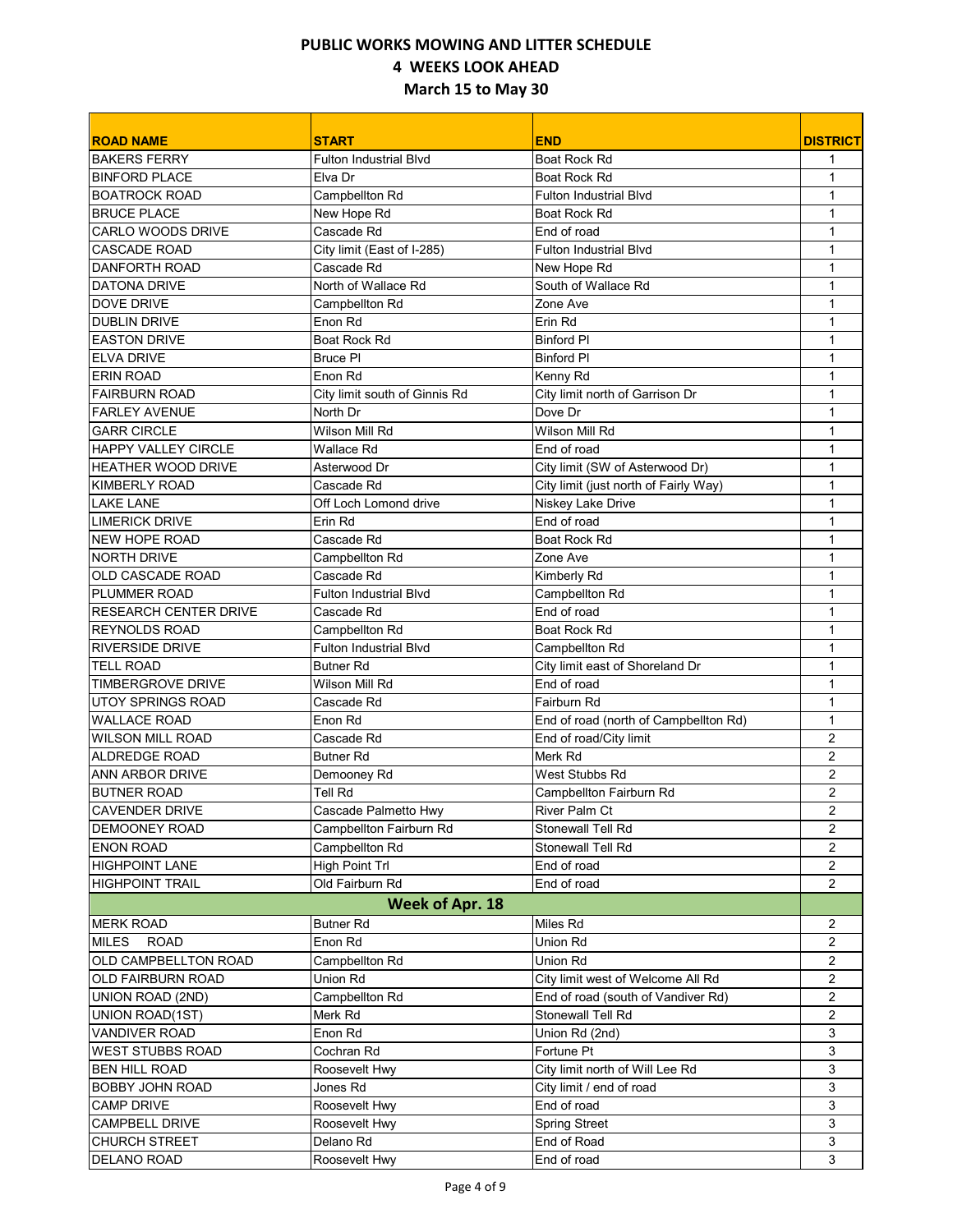| <b>ROAD NAME</b>                | <b>START</b>                         | <b>END</b>                                    | <b>DISTRICT</b> |
|---------------------------------|--------------------------------------|-----------------------------------------------|-----------------|
| <b>DIANN DRIVE</b>              | Greentree Trl                        | Pullen Ln                                     | 3               |
| <b>ETHAN ALLEN DRIVE</b>        | <b>Green Mountain Trl</b>            | End of road                                   | 3               |
| <b>GREEN MOUNTAIN TRAIL</b>     | Spring Valley Rd                     | End of Road                                   | 3               |
| <b>GREENTREE COURT</b>          | <b>Greentree Trl</b>                 | End of road                                   | 3               |
| <b>GREENTREE LANE</b>           | Greentree Trl                        | End of road                                   | 3               |
| <b>GREENTREE TRAIL</b>          | Old Fairburn Rd                      | End of road (past Diann Ct)                   | 3               |
| <b>HALCYON DRIVE</b>            | Thames Rd                            | Herron Trl                                    | 3               |
| <b>HATCHCOCK ROAD</b>           | Washington Rd                        | City limit (east of Yates Rd)                 | 3               |
| <b>HUNTER ROAD</b>              | Roosevelt Hwy                        | City limit (south of Mason Rd)                | 3               |
| <b>JAILETTE ROAD</b>            | Welcome All Rd                       | Scarborough Rd                                | 3               |
| <b>JANICE DRIVE</b>             | Roosevelt Hwy                        | City limit (south of Kent Rd)                 | 3               |
| <b>KENT ROAD</b>                | Roosevelt Hwy                        | Janice Dr                                     | 3               |
| LEE PLACE                       | Campbell Dr                          | Ben Hill Rd                                   | 3               |
| <b>MILLER STREET ROAD</b>       | Roosevelt Hwy                        | Spring St                                     | 3               |
| ORCHARD DRIVE                   | Roosevelt Hwy                        | End of road                                   | 3               |
| PITTMAN ROAD                    | Stonewall Tell Rd                    | <b>Butner Rd</b>                              | 3               |
| <b>REEVES STREET</b>            | Delano Rd                            | <b>Bailey St</b>                              | 3               |
| <b>ROBIN LANE</b>               | Diann Dr                             | End of road                                   | 3               |
| SCARBOROUGH ROAD                | Jailette Rd                          | City limit SW of Brookwood PI                 | 3               |
| <b>SHRERBROOK DRIVE</b>         | Pontevedra PI                        | End of Road                                   | 3               |
| <b>SPRING STREET</b>            | Washington Rd                        | Campbell Dr                                   | 3               |
| SPRING VALLEY PARKWAY           | Spring Valley Blvd                   | Ethan Allen Dr                                | 3               |
| STONEWALL TELL ROAD             | Campbellton Rd                       | Roosevelt Hwy                                 | 3               |
| <b>THAMES ROAD</b>              | <b>Butner Rd</b>                     | Union Rd                                      | 3               |
| <b>THAXTON ROAD</b>             | <b>Butner Rd</b>                     | Jailette Rd                                   | 3               |
| <b>TORTOSA PLACE</b>            | Pontevedra Pl                        | End of road                                   | 3               |
|                                 | <b>Week of Apr 25</b>                |                                               |                 |
| <b>WASHINGTON ROAD</b>          | Roosevelt Hwy                        | City limit just south of N Commerce Dr        | 3               |
| <b>WELCOME ALL ROAD</b>         | Roosevelt Hwy                        | City limit north of Jailette Rd               | 3               |
| WHITE CITY ROAD                 | Roosevelt Hwy                        | City limit south of Janice Dr                 | 3               |
| <b>WILL LEE ROAD</b>            | Welcome All Rd                       | Ben Hill Rd                                   | 4               |
| <b>WOLF CREEK CIRCLE</b>        | <b>Thaxton Rd</b>                    | Wolf Creek Dr                                 | 4               |
| YATES ROAD                      | Roosevelt Hwy                        | City limit north of Catalina Cir              | 4               |
| <b>BETHLEHEM ROAD</b>           | Campbellton Fairburn Rd              | Cedar Grove Rd                                | 4               |
| <b>BISHOP ROAD</b>              | <b>Rivertown Rd</b>                  | McLarin Rd                                    | 4               |
| <b>CASCADE PALMETTO HIGHWAY</b> | Campbellton Rd                       | City limit / south of Ono Rd                  | 4               |
| CEDAR GROVE ROAD                | Rivertown Rd                         | City limit / east of Cochran Mill Rd          | 4               |
| CHATTERON ROAD                  | Koweta Rd                            | City limit / NE of Robin Cir                  | 4               |
| <b>CLARK ROAD</b>               | Bethlehem Rd                         | Ridge Rd                                      | 4               |
| COCHRAN MILL ROAD               | City limit / south of Cedar Grove Rd | City limit / north of Woodruff Rd             | 4               |
| <b>COCHRAN ROAD</b>             | Cascade Palmetto Hwy                 | City limit / north of Campbellton Fairburn Rd | 4               |
| CREEKWOOD ROAD                  | Bohannon Rd (850 ft SW)              | City limit / north of Borum Springs Rd        | 4               |
| <b>DERRICK ROAD</b>             | Koweta Rd                            | Pittman Rd                                    | 4               |
| <b>DODSON ROAD</b>              | Koweta Rd                            | City limit south of Eldon Dr                  | 4               |
| <b>EAST STUBBS ROAD</b>         | Demooney Rd                          | Stonewall Tell Rd                             | 4               |
| <b>GULLATT ROAD</b>             | Roosevelt Hwy                        | City limit (north of Cleckler Rd)             | 4               |
| <b>HALL ROAD</b>                | Ridge Rd                             | Campbellton Fairburn Rd                       | 4               |
| <b>HERNDON ROAD</b>             | Hobgood Rd                           | City limit (north of Mahogany Dr)             | 4               |
| <b>HOBGOOD ROAD</b>             | Roosevelt Hwy                        | Rivertown Rd                                  | 4               |
| JOHNS RIVER ROAD                | Roosevelt Hwy                        | Rivertown Rd                                  | 4               |
| <b>JONES ROAD</b>               | Stonewall Tell Rd                    | City limit (NE of Cedar Grove Rd)             | 4               |
| KOWETA ROAD                     | Campbellton Fairburn Rd              | Jolly Ln                                      | 4               |
| McCLURE ROAD                    | Cedar Grove Rd                       | City limit                                    | 4               |
| <b>MCLARIN ROAD</b>             | City limit (south of Bishop Road)    | City limit (across from John Rivers Rd)       | 4               |
| ONO ROAD                        | Cascade Palmetto Hwy                 | Hobgood Rd                                    | 4               |
| RIDGE ROAD                      | Cascade Palmetto Hwy                 | Campbellton Fairburn Rd                       | 4               |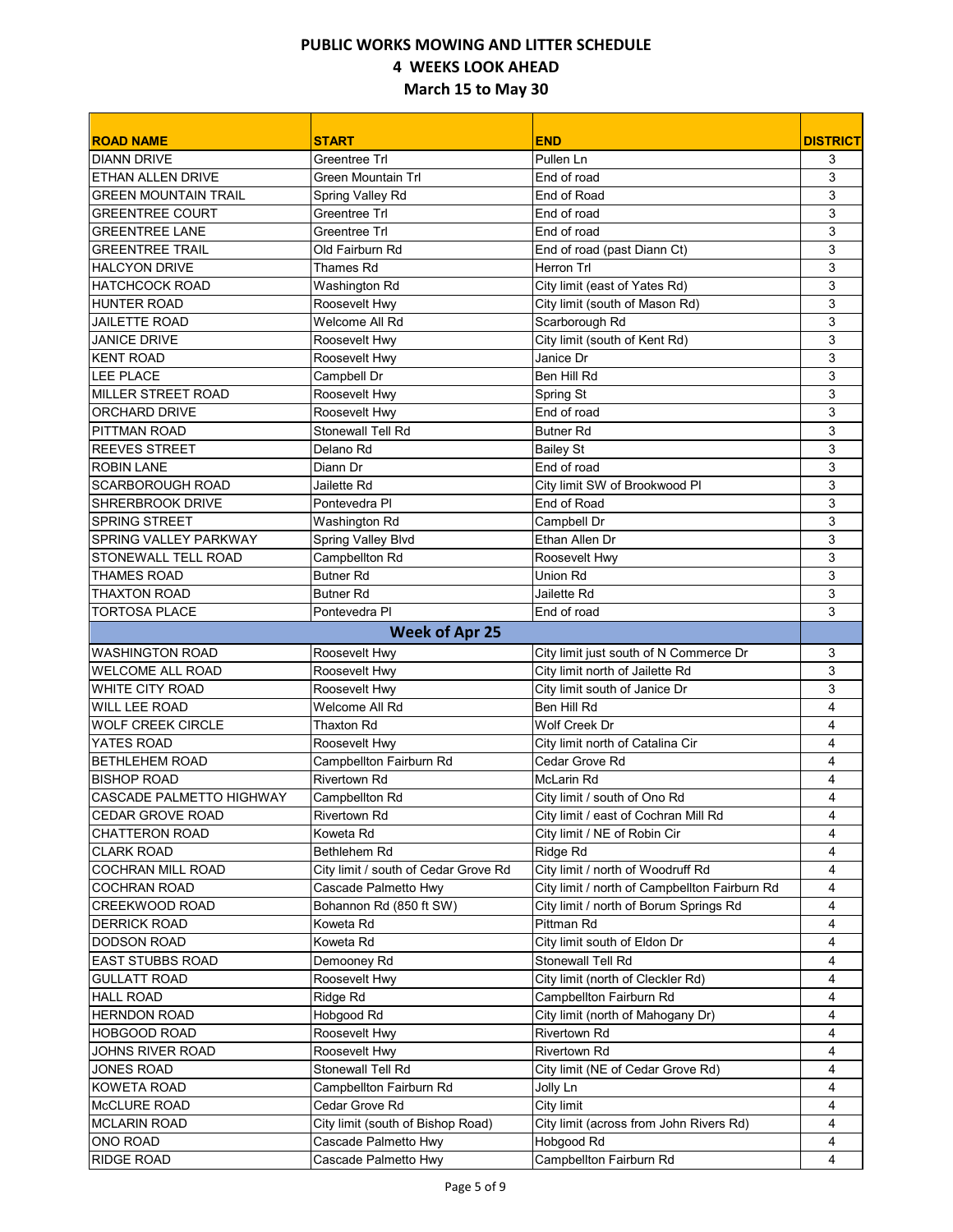| <b>ROAD NAME</b>           | <b>START</b>                        | <b>END</b>                             | <b>DISTRICT</b> |
|----------------------------|-------------------------------------|----------------------------------------|-----------------|
| <b>RIVERTOWN ROAD</b>      | City limit west of Porter Terry Rd  | City limit at Vogue Cir                | 4               |
| <b>SHORT ROAD</b>          | Cedar Grove Rd                      | Rivertown Rd                           | 5               |
| <b>WHITE MILL ROAD</b>     | <b>Rivertown Rd</b>                 | Campbellton Fairburn Rd                | 5               |
| <b>WILKERSON MILL ROAD</b> | Cascade Palmetto Hwy                | City limit NW of Roosevelt Hwy         | 5               |
| <b>BLUE BONNET CIRCLE</b>  | Old Bill Cook Rd                    | End of road                            | 5               |
| <b>BUFFINGTON ROAD</b>     | Thames Rd                           | <b>Flat Shoals Rd</b>                  | 5               |
| <b>BURDETT ROAD</b>        | Old National Hwy (400 ft East)      | Burdett Way (350 ft West to end)       | 5               |
| <b>CREEKVIEW CIRCLE</b>    | Morning Creek Cir                   | Clearwater Dr / end of road            | 5               |
| <b>DEERFIELD TRAIL</b>     | <b>Westford Cir</b>                 | South of East Hampton Ct               | 5               |
| <b>EL CAUDILLO CT</b>      | Flat Shoals Rd                      | End of road                            | 5               |
| <b>FELDWOD ROAD</b>        | Roosevelt Hwy                       | <b>Flat Shoals Rd</b>                  | 5               |
|                            | <b>Week of May 2</b>                |                                        |                 |
| <b>JEROME ROAD</b>         | Old National Hwy                    | End of road                            | 5               |
| <b>MALLORY ROAD</b>        | Roosevelt Hwy                       | Flat Shoals Rd                         | 5               |
| <b>OGLESBY ROAD</b>        | Feldwood Rd                         | <b>Bush Rd</b>                         | 5               |
| OLD BILL COOK ROAD         | Old National Hwy                    | <b>Buffington Rd</b>                   | 5               |
| <b>OLD CARRIAGE DRIVE</b>  | Carriage Ln                         | Falling Water Pt                       | 5               |
| PEBBLE BEACH DRIVE         | Feldwood Rd                         | <b>Tate Rd</b>                         | 5               |
| ROYAL SOUTH PARKWAY        | Feldwood Rd                         | City limit SW of Buffington Rd         | 5               |
| <b>SPURGEON ROAD</b>       | Mallory Rd                          | End of road                            | 6               |
| <b>STACKS ROAD</b>         | Feldwood Rd                         | City limit just south of CSX RR        | 6               |
| <b>SULLIVAN ROAD</b>       | City limit east of South Lake Rd    | City limit south of White City Rd      | 6               |
| <b>WESTBROOK ROAD</b>      | City limits north of Evans Dr       | End of road                            | 6               |
| <b>CAMP VALLEY ROAD</b>    | Campfire Dr (Clayton County line)   | Bethsaida Rd                           | 6               |
| CAROBET TERRACE            | Old National Hwy                    | End of road                            | 6               |
| <b>CREEL ROAD</b>          | Bethsaida Rd                        | Old National Hwy                       | 6               |
| DODD ROAD                  | Camp Valley Rd                      | End of road                            | 6               |
| <b>FLAT SHOALS ROAD</b>    | Oakley Rd                           | Clayton County line                    | 6               |
| <b>HILLSIDE ROAD</b>       | Old National Hwy                    | Camp Valley Rd                         | 6               |
| <b>KIMBERLY MILL ROAD</b>  | Creel Rd                            | <b>Beaver Creek Trl</b>                | 6               |
| <b>MORRIS ROAD</b>         | Old National Hwy                    | End of road                            | 6               |
| <b>SCOFIELD ROAD</b>       | Surrey Trl                          | Godby Rd                               | $\overline{7}$  |
| SHERIFF ROAD               | Old National Hwy                    | End of road                            | $\overline{7}$  |
| <b>WEXFORD DRIVE</b>       | Old National Hwy                    | Knighton Dr                            | $\overline{7}$  |
| <b>WOODWARD ROAD</b>       | Old National Hwy                    | End of road                            | $\overline{7}$  |
| <b>BETHSAIDA ROAD</b>      | Clayton County line                 | <b>Hwy 138</b>                         | $\overline{7}$  |
| <b>CONNELL ROAD</b>        | Flat Shoals Rd (Dacite Ct)          | White Tail Ln (185 ft south)           | 7               |
| <b>DEERUN TRAIL</b>        | Connell Rd                          | End of road                            | $\overline{7}$  |
| <b>ELGIN STREET</b>        | Lees Mill Rd                        | Spence Rd                              | 7               |
| <b>FAYETTEVILLE ROAD</b>   | City limit west of Trotters Farm Rd | Forest Ave (Fayette County line)       | 7               |
| <b>GOODSON ROAD</b>        | Fayetteville Rd                     | City limit (south of Castle Lake Pkwy) | 7               |
| <b>GORDON STREET</b>       | Fayetteville Rd                     | Lees Mill Rd                           | 7               |
| <b>GRAHAM ROAD</b>         | Graham Dr                           | City limit (south of Brumbley Ct)      | $\overline{7}$  |
| <b>HANIA DRIVE</b>         | Bethsaida Rd                        | Hassana Ln                             | 7               |
| <b>KEELS LANE</b>          | Deerrun Trl                         | Commonwood PI                          | $\overline{7}$  |
| LEES MILL ROAD             | Gordon St                           | City limit (south of Milam Rd)         | $\overline{7}$  |
| <b>LESTER ROAD</b>         | City limit (south of Jonesboro Rd)  | Newton Dr                              | 7               |
| <b>MILAM ROAD</b>          | Lees Mill Rd                        | City limit (east of Mayfern Dr)        | $\overline{7}$  |
| OAKLEY INDUSTRIAL BLVD.    | City limit (south of Jonesboro Rd)  | City limit (east of Ella Ln)           | 7               |
| OAKLEY ROAD                | City limit (south of Jonesboro Rd)  | Red Hawk Run                           | $\overline{7}$  |
| OLD JONESBORO ROAD         | Jonesboro Rd                        | County line                            | $\overline{7}$  |
| PETERS ROAD                | Jonesboro Rd                        | County line                            | $\overline{7}$  |
| <b>WEST ROAD</b>           | Old National Hwy                    | Bethsaida Rd                           | 7               |
|                            | Week of May 9                       |                                        |                 |
| <b>BAKERS FERRY</b>        | Fulton Industrial Blvd              | Boat Rock Rd                           |                 |
| <b>BINFORD PLACE</b>       | Elva Dr                             | Boat Rock Rd                           | 1               |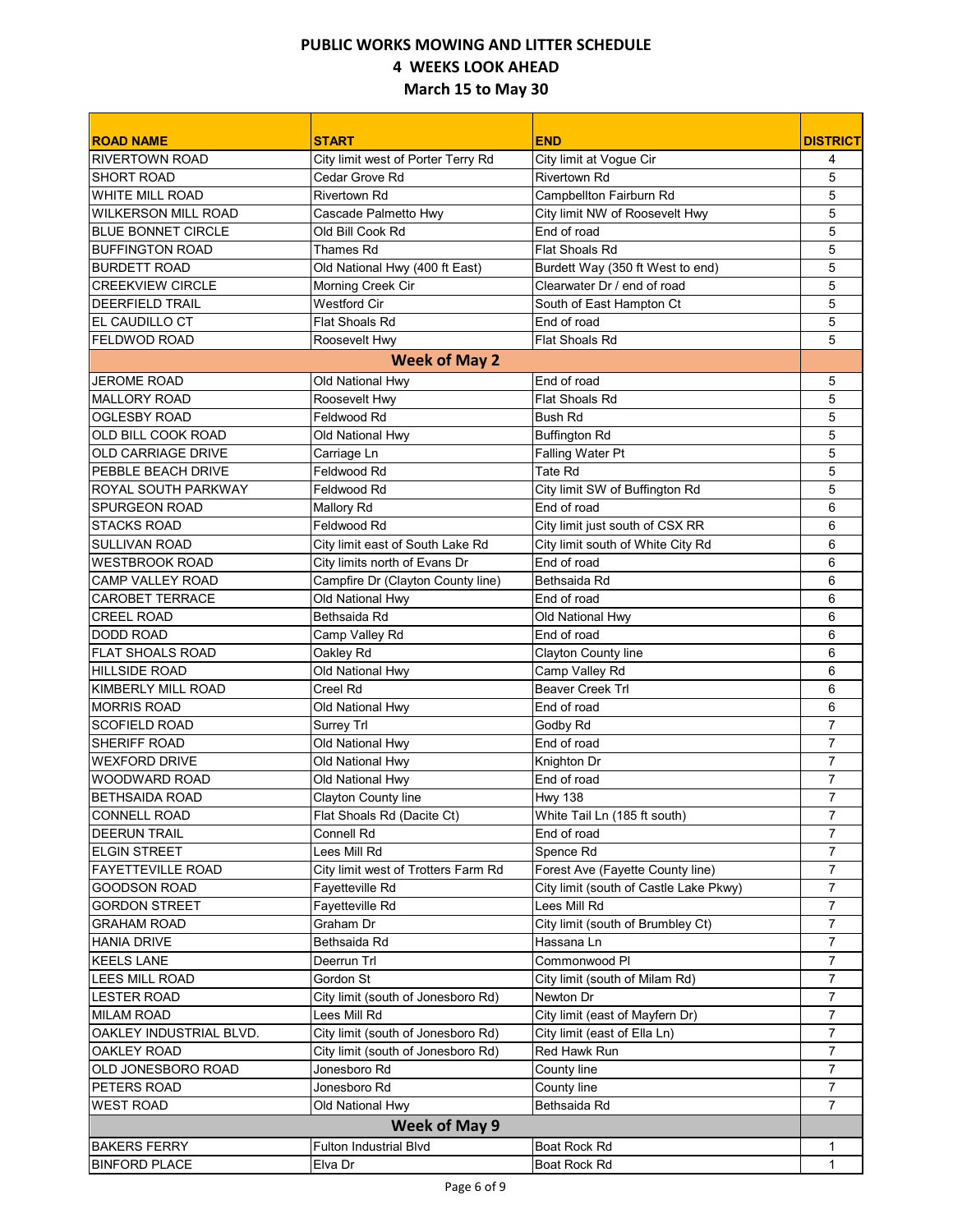| <b>ROAD NAME</b>             | <b>START</b>                  | <b>END</b>                            | <b>DISTRICT</b>         |
|------------------------------|-------------------------------|---------------------------------------|-------------------------|
| <b>BOATROCK ROAD</b>         | Campbellton Rd                | <b>Fulton Industrial Blvd</b>         |                         |
| <b>BRUCE PLACE</b>           | New Hope Rd                   | Boat Rock Rd                          | $\mathbf{1}$            |
| CARLO WOODS DRIVE            | Cascade Rd                    | End of road                           | $\mathbf{1}$            |
| CASCADE ROAD                 | City limit (East of I-285)    | <b>Fulton Industrial Blvd</b>         | $\mathbf{1}$            |
| <b>DANFORTH ROAD</b>         | Cascade Rd                    | New Hope Rd                           | 1                       |
| <b>DATONA DRIVE</b>          | North of Wallace Rd           | South of Wallace Rd                   | $\mathbf{1}$            |
| <b>DOVE DRIVE</b>            | Campbellton Rd                | Zone Ave                              | $\mathbf{1}$            |
| <b>DUBLIN DRIVE</b>          | Enon Rd                       | Erin Rd                               | $\mathbf{1}$            |
| <b>EASTON DRIVE</b>          | Boat Rock Rd                  | <b>Binford PI</b>                     | 1                       |
| <b>ELVA DRIVE</b>            | <b>Bruce PI</b>               | <b>Binford PI</b>                     | 1                       |
| <b>ERIN ROAD</b>             | Enon Rd                       | Kenny Rd                              | $\mathbf{1}$            |
| <b>FAIRBURN ROAD</b>         | City limit south of Ginnis Rd | City limit north of Garrison Dr       | $\mathbf{1}$            |
| <b>FARLEY AVENUE</b>         | North Dr                      | Dove Dr                               | $\mathbf{1}$            |
| <b>GARR CIRCLE</b>           | Wilson Mill Rd                | Wilson Mill Rd                        | 1                       |
| <b>HAPPY VALLEY CIRCLE</b>   | Wallace Rd                    | End of road                           | 1                       |
| <b>HEATHER WOOD DRIVE</b>    | Asterwood Dr                  | City limit (SW of Asterwood Dr)       | 1                       |
| <b>KIMBERLY ROAD</b>         | Cascade Rd                    | City limit (just north of Fairly Way) | 1                       |
| <b>LAKE LANE</b>             | Off Loch Lomond drive         | Niskey Lake Drive                     | 1                       |
| <b>LIMERICK DRIVE</b>        | Erin Rd                       | End of road                           | $\mathbf{1}$            |
| <b>NEW HOPE ROAD</b>         | Cascade Rd                    | <b>Boat Rock Rd</b>                   | 1                       |
| <b>NORTH DRIVE</b>           | Campbellton Rd                | Zone Ave                              | $\mathbf{1}$            |
| OLD CASCADE ROAD             | Cascade Rd                    | Kimberly Rd                           | 1                       |
| PLUMMER ROAD                 | <b>Fulton Industrial Blvd</b> | Campbellton Rd                        | $\mathbf{1}$            |
| <b>RESEARCH CENTER DRIVE</b> | Cascade Rd                    | End of road                           | 1                       |
| <b>REYNOLDS ROAD</b>         | Campbellton Rd                | Boat Rock Rd                          | $\mathbf{1}$            |
| <b>RIVERSIDE DRIVE</b>       | <b>Fulton Industrial Blvd</b> | Campbellton Rd                        | 1                       |
| <b>TELL ROAD</b>             | <b>Butner Rd</b>              | City limit east of Shoreland Dr       | $\mathbf{1}$            |
| <b>TIMBERGROVE DRIVE</b>     | Wilson Mill Rd                | End of road                           | $\mathbf{1}$            |
| <b>UTOY SPRINGS ROAD</b>     | Cascade Rd                    | Fairburn Rd                           | $\mathbf{1}$            |
| <b>WALLACE ROAD</b>          | Enon Rd                       | End of road (north of Campbellton Rd) | $\mathbf{1}$            |
| <b>WILSON MILL ROAD</b>      | Cascade Rd                    | End of road/City limit                | 2                       |
| <b>ALDREDGE ROAD</b>         | <b>Butner Rd</b>              | Merk Rd                               | $\overline{2}$          |
| <b>ANN ARBOR DRIVE</b>       | Demooney Rd                   | West Stubbs Rd                        | $\overline{2}$          |
| <b>BUTNER ROAD</b>           | Tell Rd                       | Campbellton Fairburn Rd               | $\overline{c}$          |
| <b>CAVENDER DRIVE</b>        | Cascade Palmetto Hwy          | River Palm Ct                         | $\overline{2}$          |
| DEMOONEY ROAD                | Campbellton Fairburn Rd       | <b>Stonewall Tell Rd</b>              | $\overline{c}$          |
| <b>ENON ROAD</b>             | Campbellton Rd                | Stonewall Tell Rd                     | $\overline{\mathbf{c}}$ |
| <b>HIGHPOINT LANE</b>        | High Point Trl                | End of road                           | $\overline{2}$          |
| <b>HIGHPOINT TRAIL</b>       | Old Fairburn Rd               | End of road                           | 2                       |
|                              | <b>Week of May 16</b>         |                                       |                         |
| <b>MERK ROAD</b>             | <b>Butner Rd</b>              | Miles Rd                              | 2                       |
| <b>MILES</b><br><b>ROAD</b>  | Enon Rd                       | Union Rd                              | 2                       |
| OLD CAMPBELLTON ROAD         | Campbellton Rd                | Union Rd                              | 2                       |
| OLD FAIRBURN ROAD            | Union Rd                      | City limit west of Welcome All Rd     | 2                       |
| UNION ROAD (2ND)             | Campbellton Rd                | End of road (south of Vandiver Rd)    | 2                       |
| UNION ROAD(1ST)              | Merk Rd                       | Stonewall Tell Rd                     | 2                       |
| <b>VANDIVER ROAD</b>         | Enon Rd                       | Union Rd (2nd)                        | 3                       |
| <b>WEST STUBBS ROAD</b>      | Cochran Rd                    | Fortune Pt                            | 3                       |
| <b>BEN HILL ROAD</b>         | Roosevelt Hwy                 | City limit north of Will Lee Rd       | 3                       |
| BOBBY JOHN ROAD              | Jones Rd                      | City limit / end of road              | 3                       |
| <b>CAMP DRIVE</b>            | Roosevelt Hwy                 | End of road                           | 3                       |
| CAMPBELL DRIVE               | Roosevelt Hwy                 | <b>Spring Street</b>                  | 3                       |
| CHURCH STREET                | Delano Rd                     | End of Road                           | 3                       |
| DELANO ROAD                  | Roosevelt Hwy                 | End of road                           | 3                       |
| <b>DIANN DRIVE</b>           | Greentree Trl                 | Pullen Ln                             | 3                       |
| ETHAN ALLEN DRIVE            | Green Mountain Trl            | End of road                           | 3                       |
|                              |                               |                                       |                         |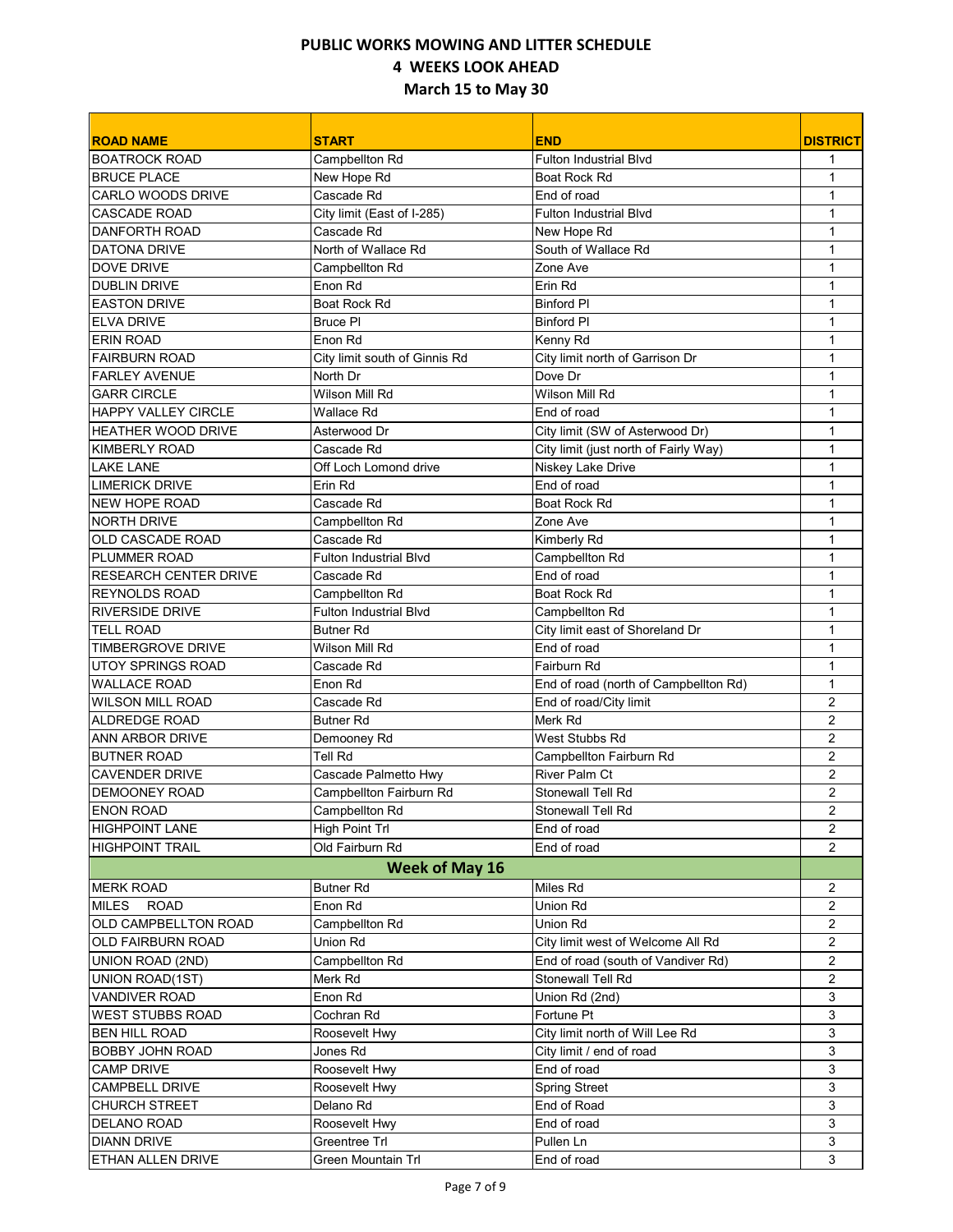| <b>ROAD NAME</b>                              | <b>START</b>                                         | <b>END</b>                                                                | <b>DISTRICT</b> |
|-----------------------------------------------|------------------------------------------------------|---------------------------------------------------------------------------|-----------------|
| <b>GREEN MOUNTAIN TRAIL</b>                   | Spring Valley Rd                                     | End of Road                                                               | 3               |
| <b>GREENTREE COURT</b>                        | <b>Greentree Trl</b>                                 | End of road                                                               | 3               |
| <b>GREENTREE LANE</b>                         | Greentree Trl                                        | End of road                                                               | 3               |
| <b>GREENTREE TRAIL</b>                        | Old Fairburn Rd                                      | End of road (past Diann Ct)                                               | 3               |
| <b>HALCYON DRIVE</b>                          | Thames Rd                                            | <b>Herron Trl</b>                                                         | 3               |
| <b>HATCHCOCK ROAD</b>                         | Washington Rd                                        | City limit (east of Yates Rd)                                             | 3               |
| <b>HUNTER ROAD</b>                            | Roosevelt Hwy                                        | City limit (south of Mason Rd)                                            | 3               |
| <b>JAILETTE ROAD</b>                          | Welcome All Rd                                       | Scarborough Rd                                                            | 3               |
| <b>JANICE DRIVE</b>                           | Roosevelt Hwv                                        | City limit (south of Kent Rd)                                             | 3               |
| <b>KENT ROAD</b>                              | Roosevelt Hwy                                        | Janice Dr                                                                 | 3               |
| LEE PLACE                                     | Campbell Dr                                          | Ben Hill Rd                                                               | 3               |
| MILLER STREET ROAD                            | Roosevelt Hwy                                        | Spring St                                                                 | 3               |
| <b>ORCHARD DRIVE</b>                          | Roosevelt Hwy                                        | End of road                                                               | 3               |
| <b>PITTMAN ROAD</b>                           | <b>Stonewall Tell Rd</b>                             | <b>Butner Rd</b>                                                          | 3               |
| <b>REEVES STREET</b>                          | Delano Rd                                            | <b>Bailey St</b>                                                          | 3               |
| <b>ROBIN LANE</b>                             | Diann Dr                                             | End of road                                                               | 3               |
| <b>SCARBOROUGH ROAD</b>                       | Jailette Rd                                          | City limit SW of Brookwood PI                                             | 3               |
| <b>SHRERBROOK DRIVE</b>                       | Pontevedra Pl                                        | End of Road                                                               | 3               |
| <b>SPRING STREET</b>                          | Washington Rd                                        | Campbell Dr                                                               | 3               |
| <b>SPRING VALLEY PARKWAY</b>                  | Spring Valley Blvd                                   | Ethan Allen Dr                                                            | 3               |
| STONEWALL TELL ROAD                           | Campbellton Rd                                       | Roosevelt Hwy                                                             | 3               |
| <b>THAMES ROAD</b>                            | <b>Butner Rd</b>                                     | Union Rd                                                                  | 3               |
| <b>THAXTON ROAD</b>                           | <b>Butner Rd</b>                                     | Jailette Rd                                                               | 3               |
| <b>TORTOSA PLACE</b>                          | Pontevedra PI                                        | End of road                                                               | 3               |
|                                               | <b>Week of May 23</b>                                |                                                                           |                 |
| <b>WASHINGTON ROAD</b>                        |                                                      |                                                                           |                 |
| <b>WELCOME ALL ROAD</b>                       | Roosevelt Hwy                                        | City limit just south of N Commerce Dr<br>City limit north of Jailette Rd | 3<br>3          |
| WHITE CITY ROAD                               | Roosevelt Hwy                                        | City limit south of Janice Dr                                             | 3               |
| <b>WILL LEE ROAD</b>                          | Roosevelt Hwy<br>Welcome All Rd                      | Ben Hill Rd                                                               | 4               |
| <b>WOLF CREEK CIRCLE</b>                      | <b>Thaxton Rd</b>                                    | Wolf Creek Dr                                                             | 4               |
|                                               |                                                      |                                                                           |                 |
| YATES ROAD                                    | Roosevelt Hwy                                        | City limit north of Catalina Cir                                          | 4<br>4          |
| <b>BETHLEHEM ROAD</b>                         | Campbellton Fairburn Rd                              | Cedar Grove Rd                                                            |                 |
| <b>BISHOP ROAD</b>                            | <b>Rivertown Rd</b>                                  | <b>McLarin Rd</b>                                                         | 4<br>4          |
| CASCADE PALMETTO HIGHWAY                      | Campbellton Rd<br><b>Rivertown Rd</b>                | City limit / south of Ono Rd<br>City limit / east of Cochran Mill Rd      |                 |
| <b>CEDAR GROVE ROAD</b>                       |                                                      |                                                                           | 4<br>4          |
| <b>CHATTERON ROAD</b><br><b>CLARK ROAD</b>    | Koweta Rd                                            | City limit / NE of Robin Cir<br>Ridge Rd                                  |                 |
|                                               | Bethlehem Rd<br>City limit / south of Cedar Grove Rd |                                                                           | 4<br>4          |
| COCHRAN MILL ROAD<br>COCHRAN ROAD             |                                                      | City limit / north of Woodruff Rd                                         |                 |
|                                               | Cascade Palmetto Hwy                                 | City limit / north of Campbellton Fairburn Rd                             | 4               |
| CREEKWOOD ROAD                                | Bohannon Rd (850 ft SW)                              | City limit / north of Borum Springs Rd<br>Pittman Rd                      | 4               |
| <b>DERRICK ROAD</b>                           | Koweta Rd<br>Koweta Rd                               |                                                                           | 4               |
| <b>DODSON ROAD</b><br><b>EAST STUBBS ROAD</b> |                                                      | City limit south of Eldon Dr<br>Stonewall Tell Rd                         | 4               |
| <b>GULLATT ROAD</b>                           | Demooney Rd                                          |                                                                           | 4<br>4          |
| <b>HALL ROAD</b>                              | Roosevelt Hwy                                        | City limit (north of Cleckler Rd)<br>Campbellton Fairburn Rd              | 4               |
| <b>HERNDON ROAD</b>                           | Ridge Rd                                             | City limit (north of Mahogany Dr)                                         | 4               |
| <b>HOBGOOD ROAD</b>                           | Hobgood Rd<br>Roosevelt Hwy                          | Rivertown Rd                                                              | 4               |
| JOHNS RIVER ROAD                              | Roosevelt Hwy                                        | Rivertown Rd                                                              | 4               |
| JONES ROAD                                    | Stonewall Tell Rd                                    | City limit (NE of Cedar Grove Rd)                                         | 4               |
|                                               |                                                      |                                                                           |                 |
| KOWETA ROAD                                   | Campbellton Fairburn Rd                              | Jolly Ln                                                                  | 4<br>4          |
| McCLURE ROAD                                  | Cedar Grove Rd                                       | City limit                                                                |                 |
| <b>MCLARIN ROAD</b>                           | City limit (south of Bishop Road)                    | City limit (across from John Rivers Rd)                                   | 4               |
| ONO ROAD                                      | Cascade Palmetto Hwy                                 | Hobgood Rd                                                                | 4               |
| <b>RIDGE ROAD</b>                             | Cascade Palmetto Hwy                                 | Campbellton Fairburn Rd                                                   | 4               |
| <b>RIVERTOWN ROAD</b>                         | City limit west of Porter Terry Rd                   | City limit at Vogue Cir                                                   | 4               |
| SHORT ROAD                                    | Cedar Grove Rd                                       | Rivertown Rd                                                              | 5               |